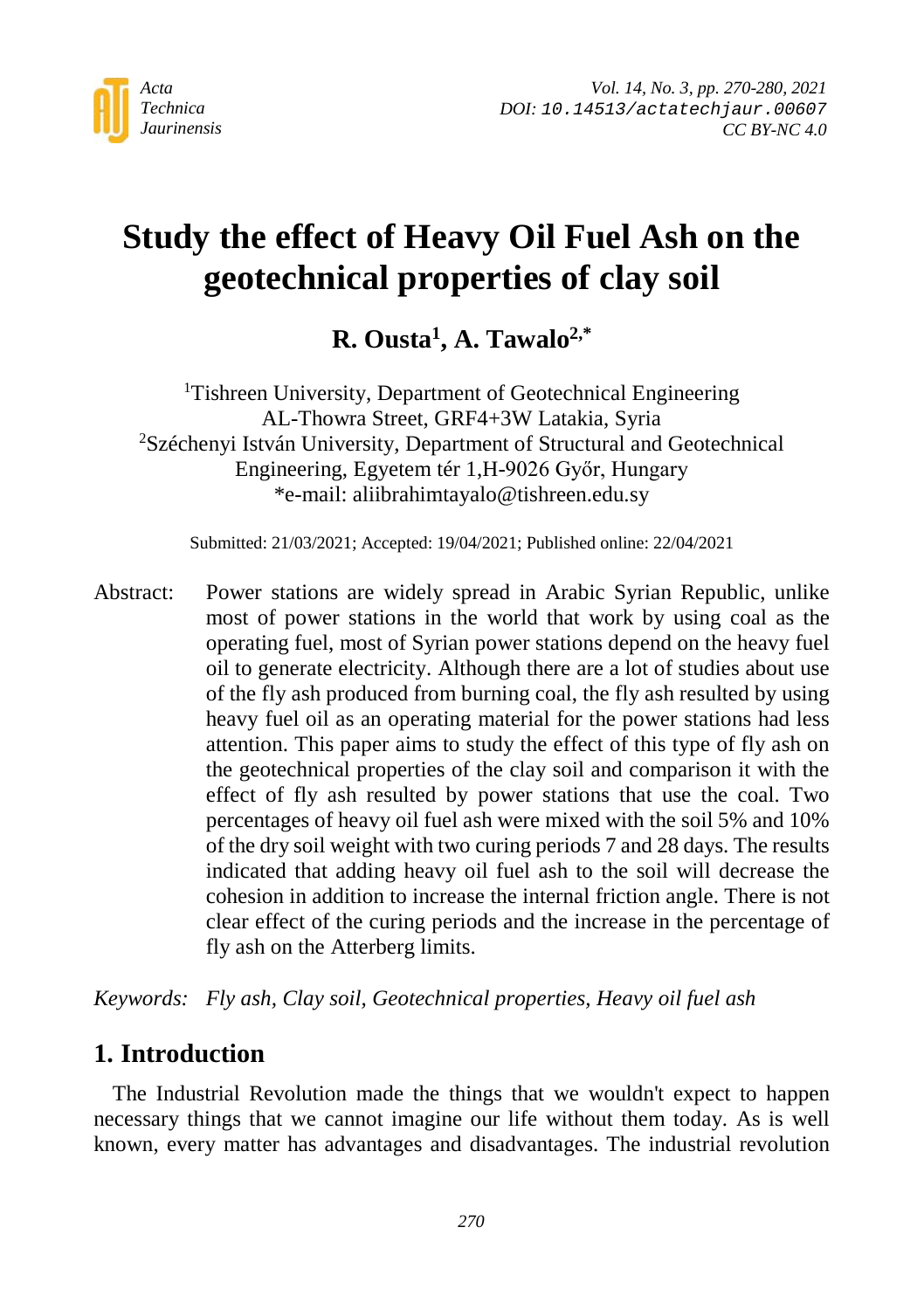that was blessed by human at the beginning of the last century did not only bring benefit, but also the harm, as factory waste pollutes water, air and soil.

We can define soil pollution by saying: it is entrance of strange materials in the soil or an increase in the density of one of its natural components, which lead to a change in its chemical or physical properties or both, and these materials are called soil pollutants and may be pesticides, chemical fertilizers, acid rain or waste (industrial, household, radioactive, etc.) and others.

Power stations are widely spread in Syria and they are considered the main source of the electric power. Although most of countries use coal as the employed fuel of the power stations [1], most of Syrian power stations depend on the heavy fuel oil to generate the electric power.

Burning of coal and heavy fuel oil will produce fly and bottom ash. fly ash that caused by use coal in power stations is different from that caused by use heavy oil fuel.

Most of the research that studied the effect of fly ash on soils used the fly ash that caused by burning coal (Fig. 1). Erdal Cocka [2] studied the effect of fly ash produced from burning of coal on expansive soil and added it to the soil at percentages from 0% to 25% of the dry soil weight and two curing periods (7, 28) days, after that the mixtures were subjected to the free and oedometeric swell tests and their experimental results confirmed that the plastic index and the possibility of swell decreased with increase the percentage of fly ash and curing period. The optimum fly ash percentage for reducing swelling potential is 20% of dry soil weight.

Pandian et.al [3] studied two types of fly ash produced from burning coal, Raichur fly ash (Class F) and Neyveli Fly Ash (Class C) on the CBR properties of BC soil (Black Cotton Soil). The percentage of fly ash ranged from 0 to 100% of dry soil weight and the addition of fly ash to BC soil increased the CBR of the mixture (soil + ash) to the first optimum level. Further addition of fly ash more than the first optimum percentage caused a decrease in the CBR of the mixture by 60% and then the second optimum level.

Phanikumar and Sharma [4] conducted the same study on the effect of fly ash produced from burning coal on the geotechnical properties of the expansive soil by an experimental program. They studied the effect of fly ash on some parameters such as free swell, swell pressure, plastic index, and unconfined compressive strength. Fly ash was added at percentages 0, 5, 10, 15, 20 of the dry soil weight and they concluded.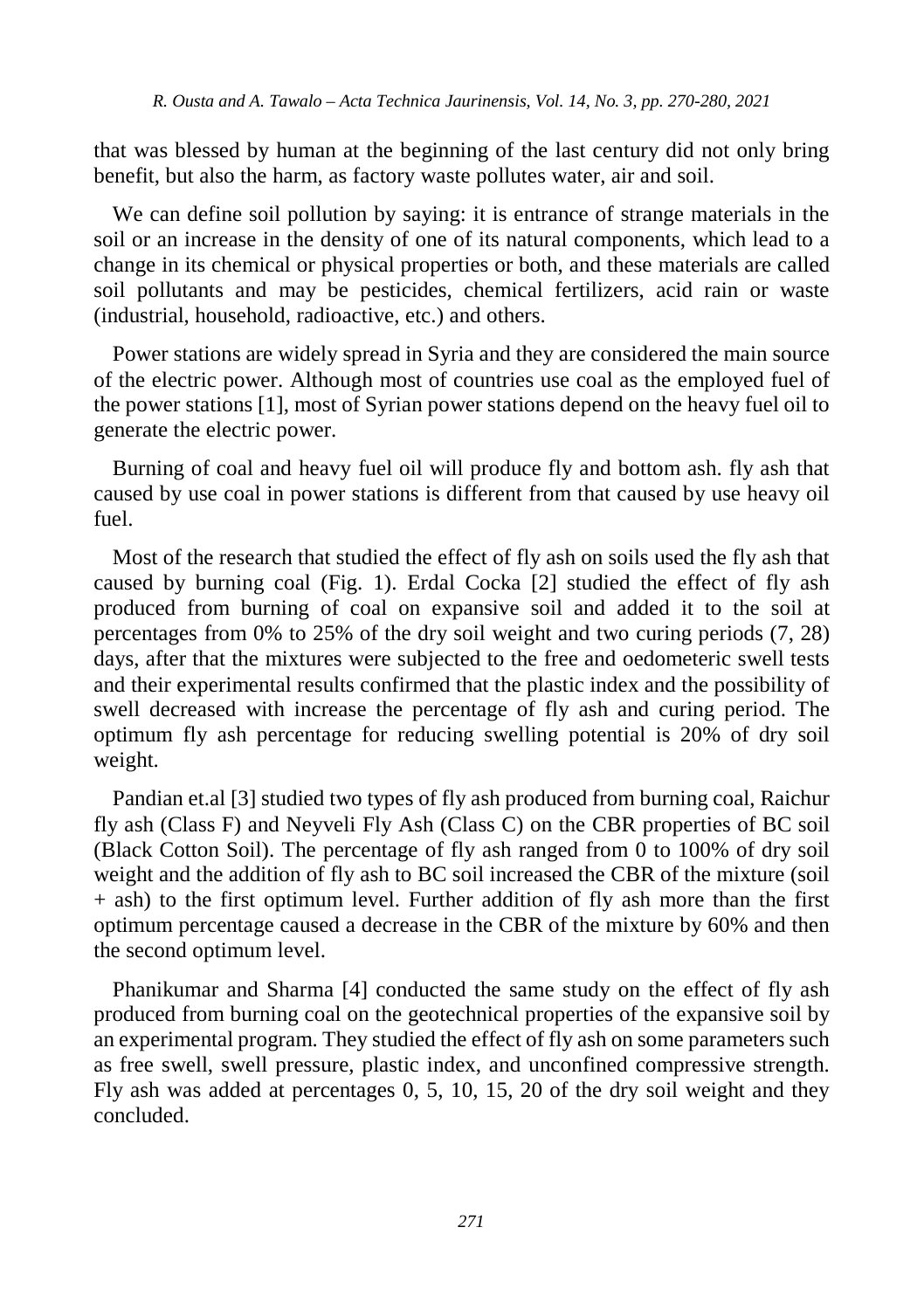- Increase percentage of fly ash reduced the plastic index and led to a decrease the free swell by 50% at 20% of fly ash.
- Increase percentage of fly ash also led to a decrease the optimum moisture content value (OMC) and an increase the maximum dry density ( $\rho_{max}$ ).
- The undrained shear resistance  $(Su)$  increases with increase percentage of fly ash mixed with the expansive soil.



*Figure 1. Carbon particle in heavy oil fuel ash [2]*

Camilleri et al [7] used heavy oil fuel ash with Flowable Fill Concrete and with Hollow Masonry Units, and they concluded that the use of this type of ash with replacement percentages of the cement equal to 30% and 20%, respectively is recommended.

The aim of this paper is to study the effect of Heavy Oil Fuel Ash (fly ash caused by burning heavy fuel oil) on the geotechnical properties of clay soil, where the power stations in Arabic Syrian Republic produce large quantities of this type of fly ash. So, it is important to know the effect of it on the clay soils and the possibility to find useful utilization in the field of geotechnical engineering and soil stabilization like fly ash produced by burning coal.

## **2. Methods and materials**

This research depends on the comparative experimental approach and carried out by following these phases.

- (a) Study the geotechnical properties of the natural soil.
- (b) Study the geotechnical properties of the mixtures (soil + HOFA "Heavy Oil Fuel Ash"): the soil was mixed with two different percentages of heavy oil fuel ash (5 and 10) % of the dry soil weight and the mixtures were tested for two curing periods (7 and 28) days.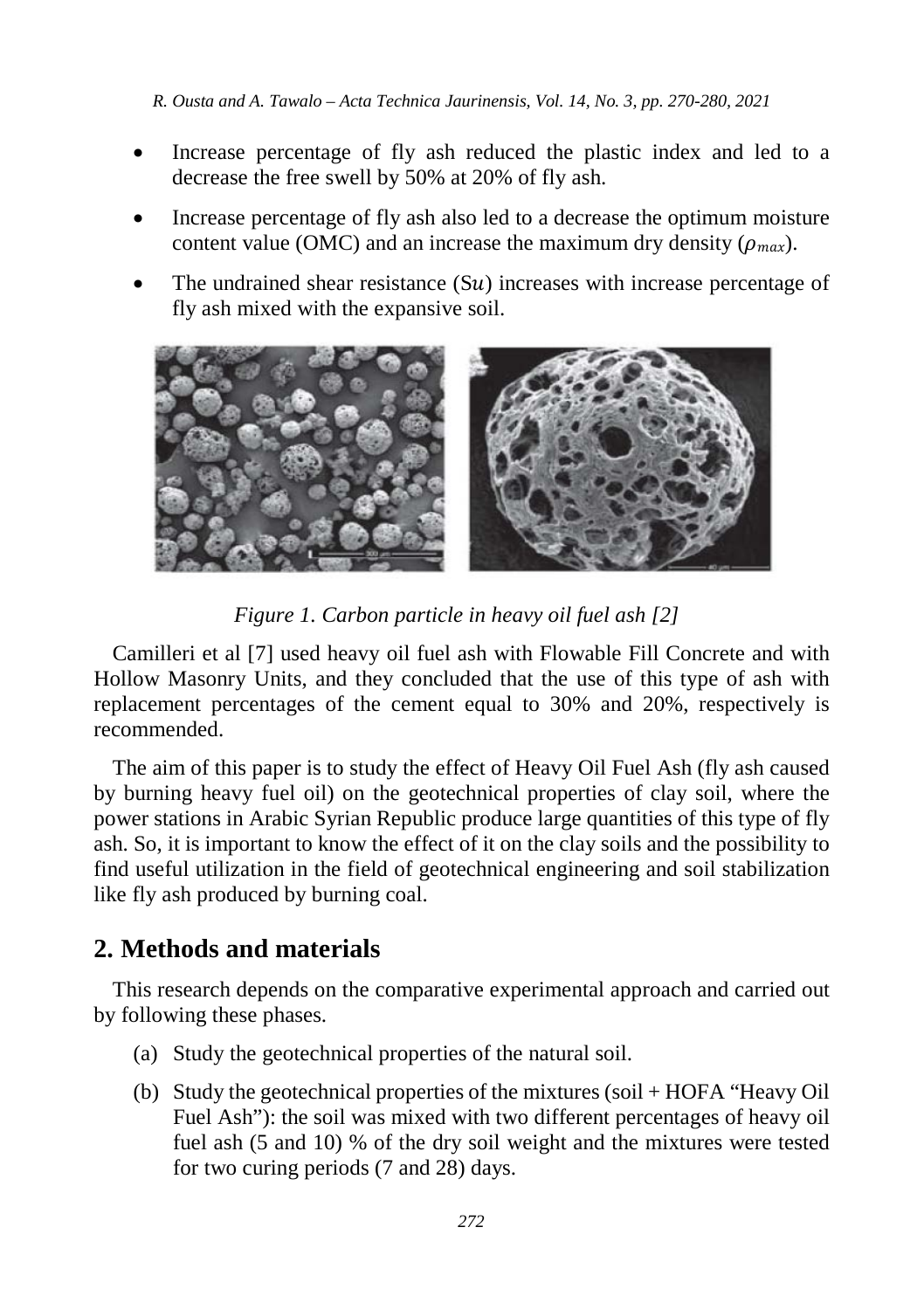(c) Compare and discuss the results.

#### **2.1. The laboratory work**

The following tests were carried out on the natural soil:

- specific gravity (ASTM D854-98),
- standard Proctor test (ASTM D 698-91),
- Unconfined Compressive Strength (ASTM D2166-98a),
- Direct Shear Test for Soils Under Consolidated Drained Conditions (ASTM D3080-98),
- Sieve Grain Size Analysis (ASTM D4318-98),
- Atterberg limits (ASTM D4318-98),
- free Swell (ASTM D4546-98).

For the mixture (soil + HOFA), the samples were formed with the same density of the natural soil and the following tests were carried out.

- Unconfined Compressive Strength (ASTM D2166-98a).
- Direct Shear Test for Soils Under Consolidated Drained Conditions (ASTM D3080-98).
- Atterberg limits (ASTM D4318-98).

Free swell (ASTM D4546-98). (it was carried out for the mixture after 7 days of curing) results of laboratory work were combined in Table 1.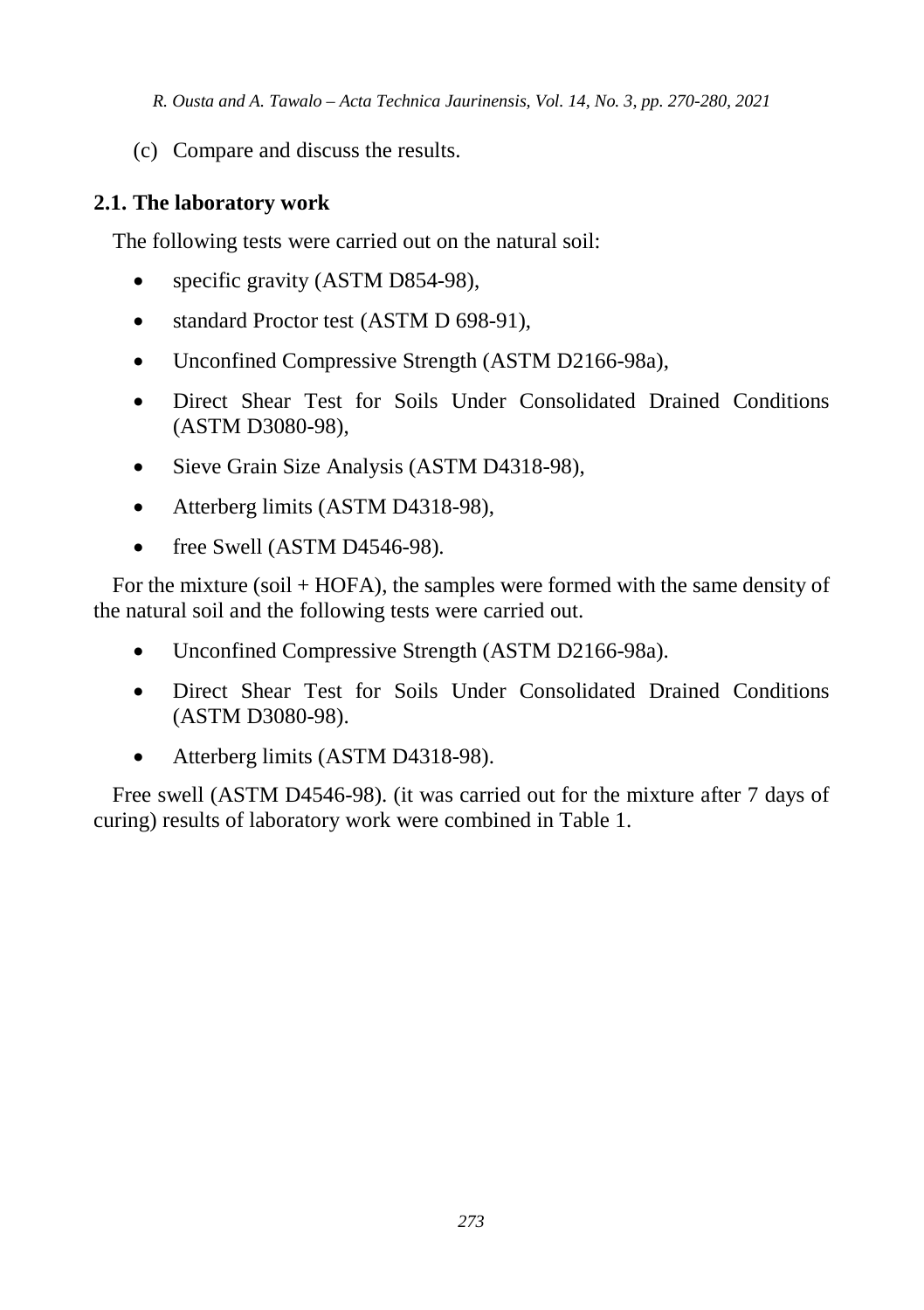| Parameter                                                                                                                                                      | Soil | 5%<br>7 days | 5%<br>28 days | 10%<br>7 days | 10%<br>28 days |
|----------------------------------------------------------------------------------------------------------------------------------------------------------------|------|--------------|---------------|---------------|----------------|
| $G_{S}$                                                                                                                                                        | 2.79 |              |               |               |                |
| $\rho_{max}[kg/m^3]$                                                                                                                                           | 14.8 |              |               |               |                |
| $\omega_{opt}$ [%]                                                                                                                                             | 29.4 |              |               |               |                |
| Percentage fines<br>[%]                                                                                                                                        | 66.6 |              |               |               |                |
| $C_{\nu}$ [kPa]                                                                                                                                                | 166  | 174          | 124           | 146           | 123            |
| C'[kPa]                                                                                                                                                        | 55   | 120          | 106           | 102           | 79             |
|                                                                                                                                                                | 22   | 7.3          | 19.2          | 25.5          | 27.0           |
| Liquid limit $[\%]$                                                                                                                                            | 51.8 | 64.2         | 67.5          | 65.8          | 67.9           |
| Plastic limit [%]                                                                                                                                              | 29.8 | 32.2         | 33.1          | 34.6          | 32.5           |
| Plastic Index [%]                                                                                                                                              | 22.1 | 32.0         | 34.4          | 31.2          | 35.3           |
| Free swell [%]                                                                                                                                                 | 41.3 | 41.8         |               | 42.5          |                |
| $\rho_{max}$ = maximum density, $\omega_{opt}$ = Optimum Water Content, $C_u$ = undrained cohesion, C =<br>drained cohesion, $\phi' =$ drained friction angel, |      |              |               |               |                |

*Table 1. Geotechnical properties of the natural soil and the mixtures (soil + HOFA) for both curing periods.*

*According to USCS (Unified Soil Classification System), the soil is classified as Sand Elastic Silt.*

#### **2.2. Mixture (soil + 5% HOFA)**

The following statements can be drawn based on Table 1, for the mixture (soil  $+$ 5% HOFA).

- It can be observed a decrease in the value of the drained cohesion of the mixture (soil+5%HOFA) and an increase in the value of the internal friction angle by the time.
- For the undrained shear parameters  $(Cu)$ , there is a decrease in the value of undrained cohesion by the time for the mixture (soil+5%HOFA).
- For the Atterberg limits, they maintain approximately the same values by the time.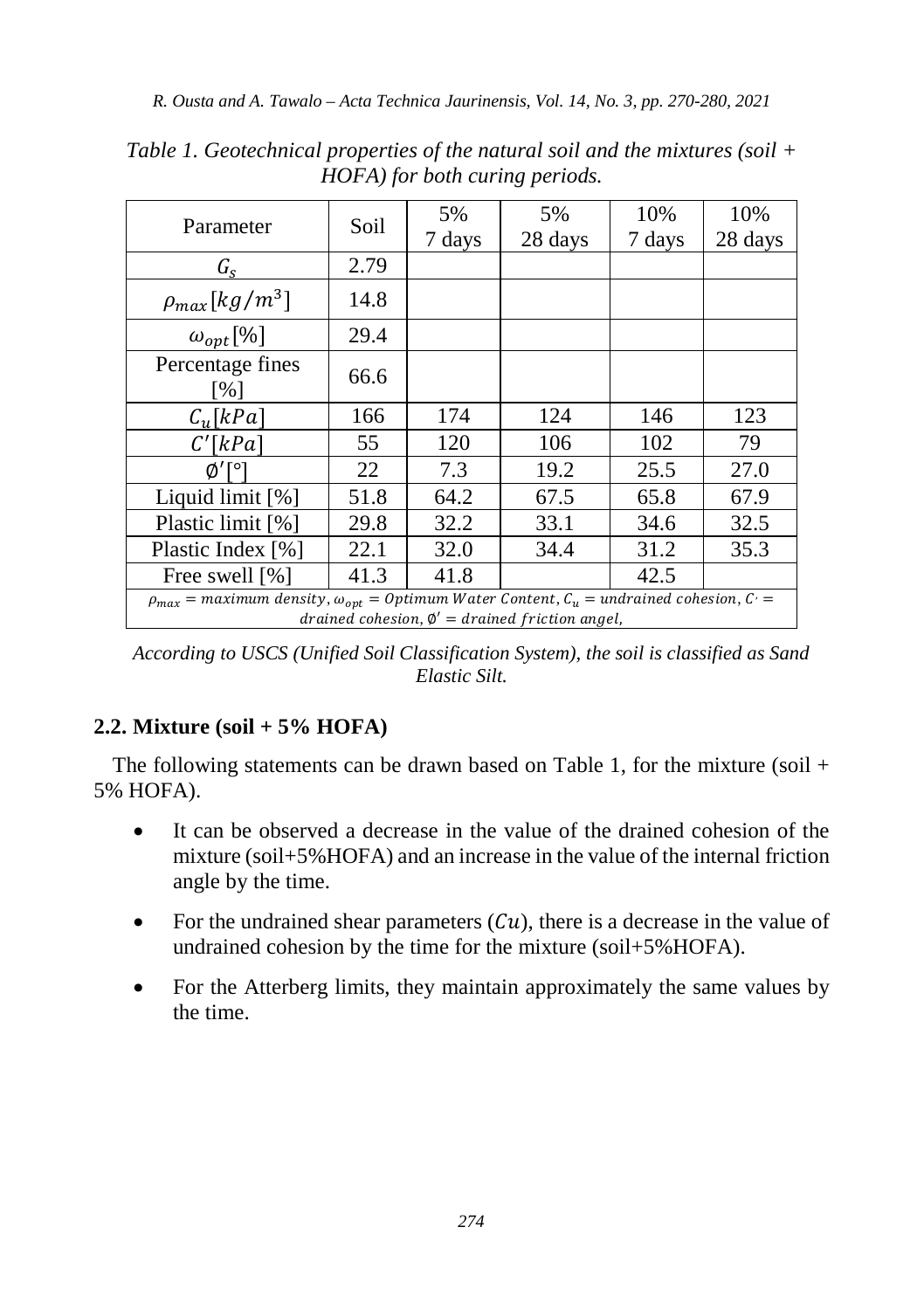#### **2.3. Mixture (soil + 10% HOFA)**

The following statements can be drawn based on Table 1, for the mixture (soil  $+$ 10% HOFA).

- Decrease the value of the drained cohesion and slight increase in the value of the internal friction angle by the time.
- For the undrained shear parameters  $(Cu)$ , there is a decrease in the value of undrained cohesion by the time.
- For the Atterberg limits, they maintain approximately the same values by the time.

#### **2.4. Comparison between the effect of two percentages 5% and 10%**

The experimental results of mixtures (soil+5%HOFA) and (soil+10%HOFA) were compared for the both curing periods (7 and 28) days.

2.4.1. Curing period 7 days

From the date of Table 1 the following statements can be drawn.

- Decrease in the value of undrained cohesion  $(Cu)$  with an increase of the percentage of HOFA.
- Decrease in the value of the drained cohesion and an increase in the value of the internal friction angle with an increase of the percentage of HOFA.
- The liquid and plastic limits were almost the same when increasing the percentage of HOFA, resulting in approximately the same value for the plastic index.
- The free swell also increased slightly with an increase in the percentage of HOFA added to the soil.

#### 2.4.2. Curing period 28 days

The authors summarize their statements based on Table 1.

- The value of undrained cohesion  $(Cu)$  is approximately same for the two mixtures.
- Decrease in the value of the drained cohesion and an increase in the value of the internal friction angle with an increase of the percentage of HOFA.
- The liquid and plastic limits were the same when increasing the percentage of HOFA, resulting in the same value for the plastic index.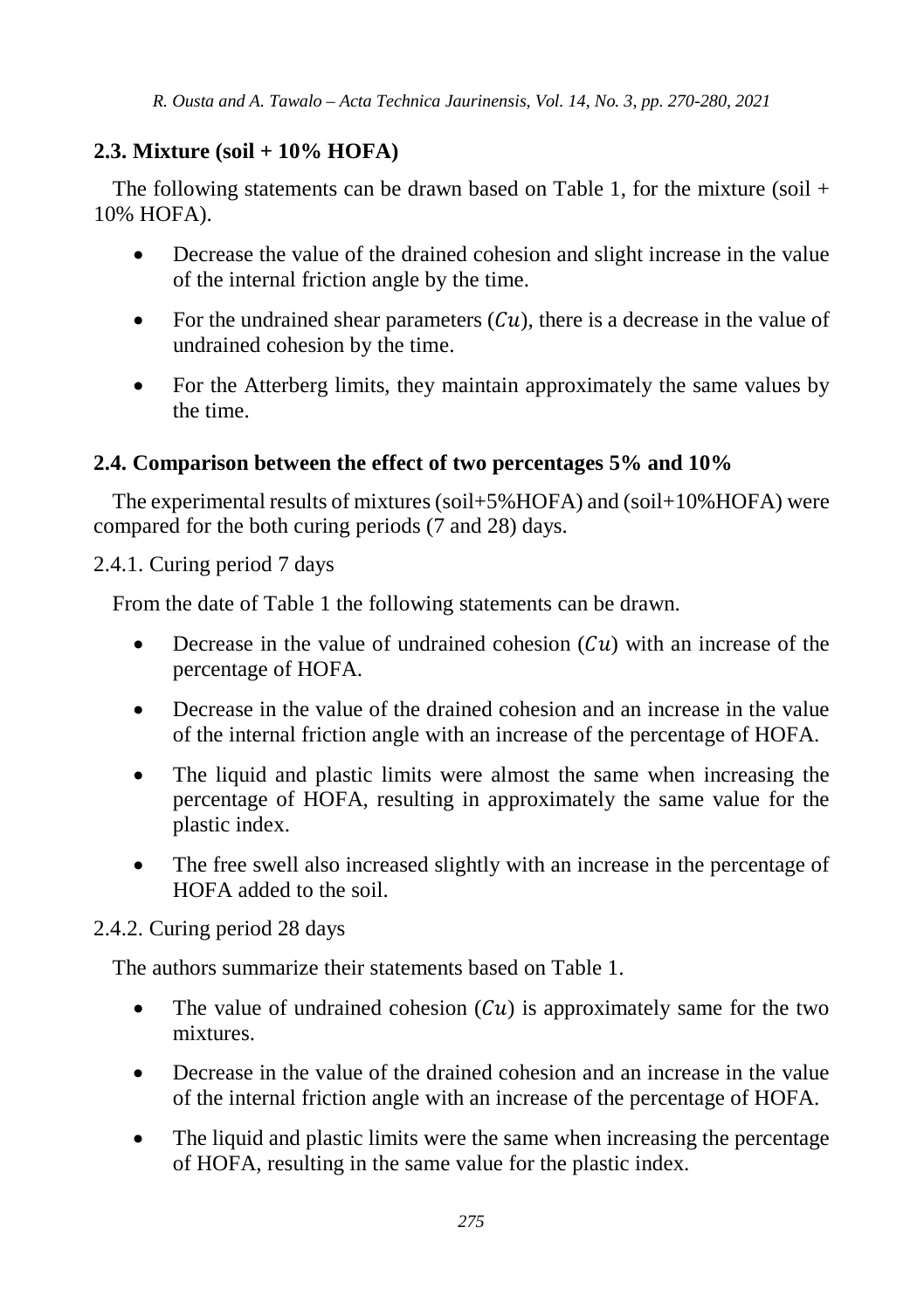#### **2.5. Comparison between the mixture (soil+5%HOFA), mixture (soil+10%HOFA) and the natural soil**

Since the samples of the mixture (soil+5% HOFA) and the mixture (soil+10% HOFA) were formed depending on the laboratory density and moisture (the same density and moisture for natural soil), while standard proctor was carried out to determine the density and optimum moisture for natural soil, thus the comparison can only for some of the studied parameters:

- Liquid limit  $(L<sub>L</sub>)$ .
- Plastic limit  $(P<sub>L</sub>)$ .
- Plastic index  $(P<sub>I</sub>)$ .
- Free swell

Fig. 2 shows the change of Liquid Limit, Plastic Limit and Plasticity Index as the HOFA percentage increases, where we observe the followings:

- Increase the liquid limit for the mixture (soil+5%HOFA) compared with natural soil and it maintains approximately the same value for the mixture  $(soil+10%HOFA).$
- The plastic limit increases slightly for the mixture (soil+5%HOFA) compared with natural soil and it maintains approximately the same value for the mixture (soil+10% HOFA).
- Increase the plasticity index at the percentage 5% of HOFA mixed with the soil, and this value being almost constant for the percentage 10%.

Fig. 3 shows the change of the free swell value with an increase the percentage of HOFA mixed with the soil. There are not large changes in the value of the free swell by increase of the HOFA.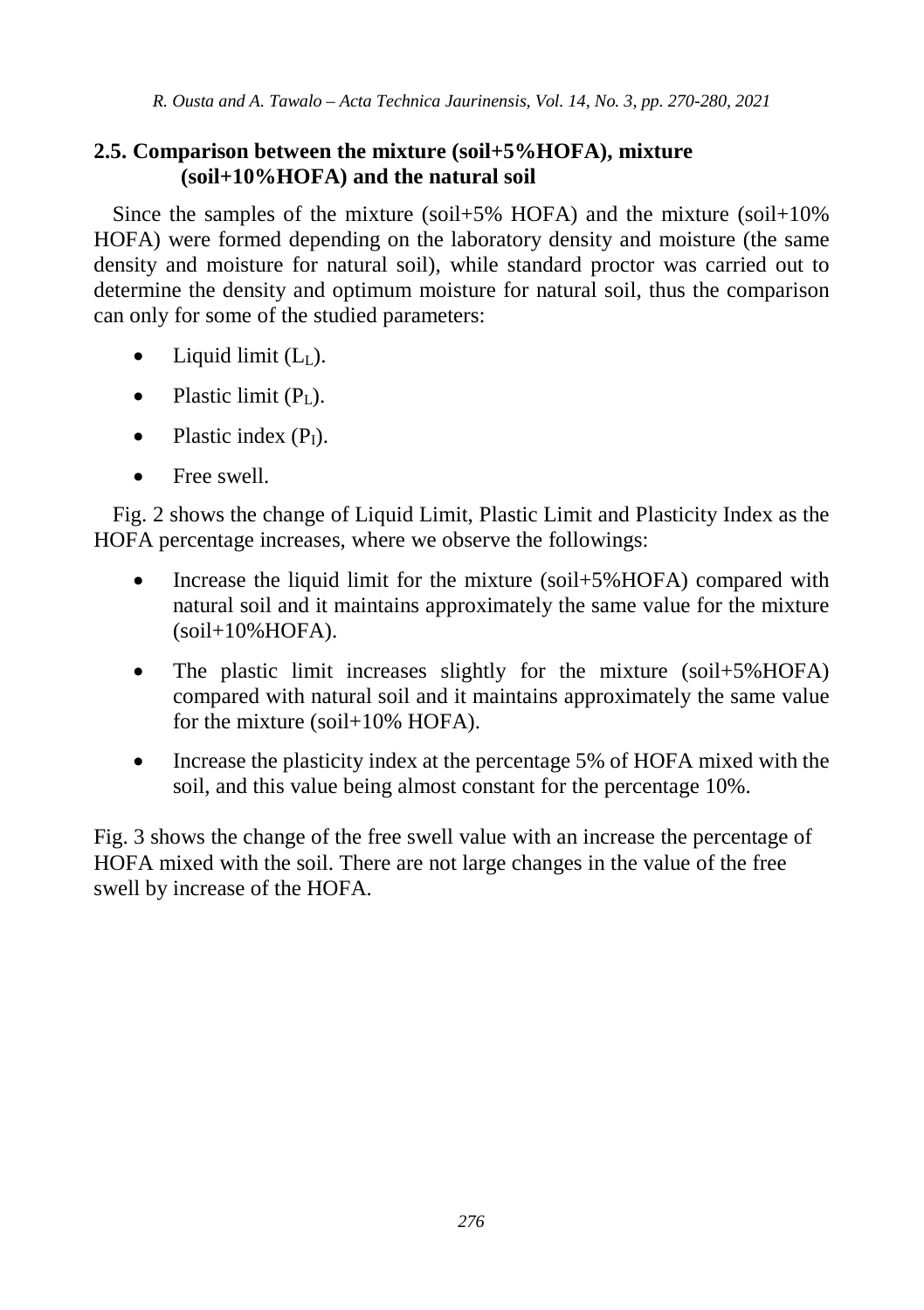

*R. Ousta and A. Tawalo – Acta Technica Jaurinensis, Vol. 14, No. 3, pp. 270-280, 2021*

*Figure 2. Change of Liquid Limit, Plastic Limit and Plasticity Index with an increase in the percentage of HOFA mixed with the soil*

0% 2% 4% 6% 8% 10% 12% HOFA [%]



*Figure 3. Change of the value of free swell with an increase in the percentage of HOFA mixed with the soil*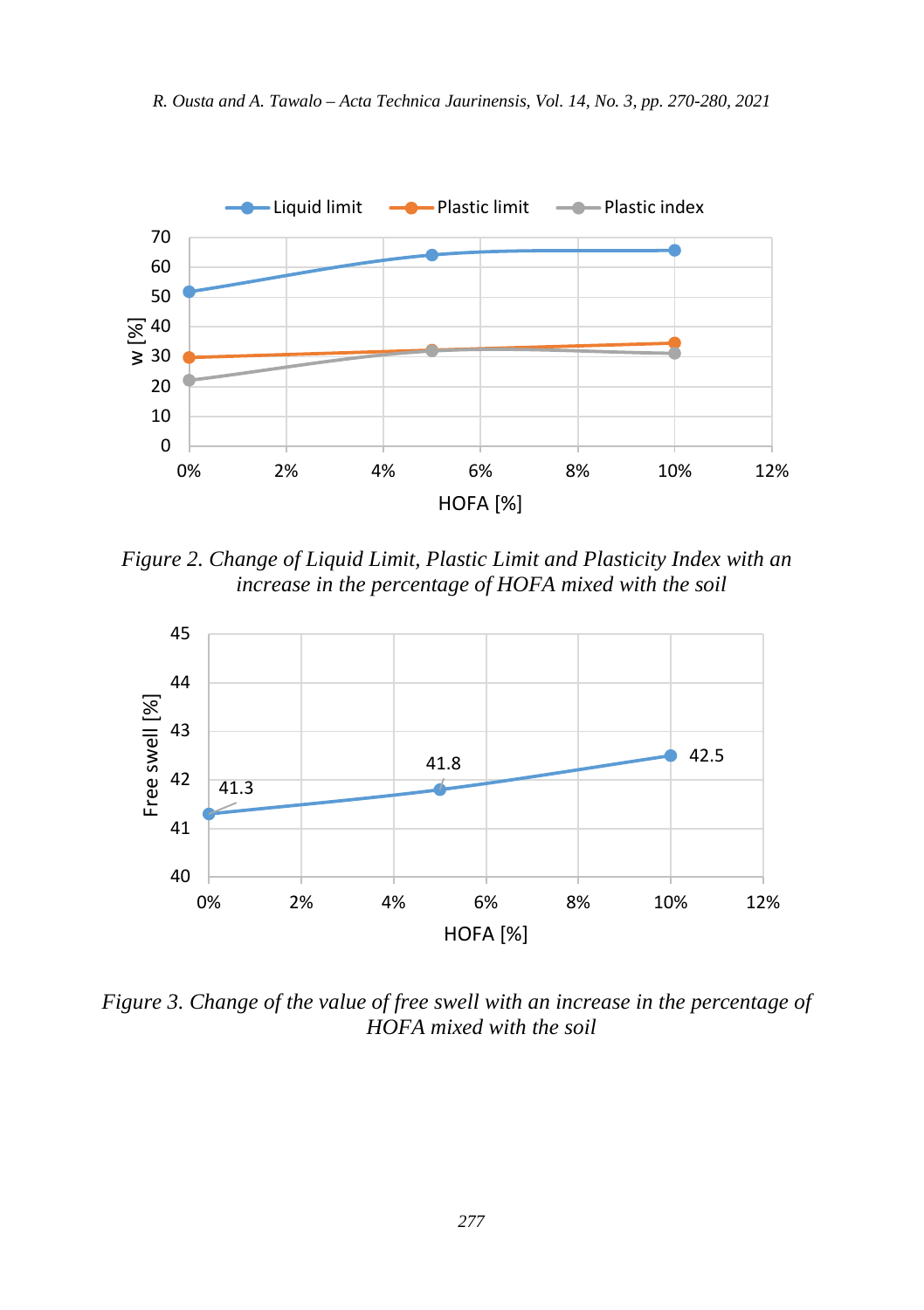# **3. Conclusions**

This paper presented an experimental study of the effect of the fly ash that produced at power station of Banias city in Syria which operates by using heavy fuel oil on the geotechnical properties of clay soil. This paper was carried out by mix soil with two different percentages of Heavy Oil Fly Ash (5% and 10%) and by using two different curing periods (7 and 28) days. The main conclusions drawn may be summarized in the following:

- Unlike Fly Ash that caused by burning coal, HOFA chemically inert. Where lack of clear change when comparing the mixture (soil+5% HOFA) with mixture (soil+10% HOFA) for Atterberg Limits and Free Swell in addition to absence of clear effect of the curing period on the Atterberg Limits confirm that this type of ash chemically inert and tend to behave as a fill material.
- The increase in the values of the Atterberg Limits that appears at percentage of HOFA equal to 5% indicates that this type of ash is very voracious for water, and this is due to the very high specific surface area and the high level of carbon as well which had spongy shape and high porosity [1].
- The increase in the value of the friction angle (∅′) with the increase in the percentage of HOFA mixed with the soil can be explained by the fact that the fuel ash granules fill the pores between the soil particles and this naturally leads to an increase in friction when the two percentages are compared (5%) and (10%).
- Unlike fly ash produced by burning coal, increase of percentage of HOFA caused decrease mixture cohesion. The decrease in cohesion  $((Cu)$  and  $(C')$ ) with an increase in the percentage of HOFA mixed with the soil can be explained by the low cohesion between the heavy oil fuel ash particles.
- The decrease in cohesion  $((Cu)$  and  $(C')$ ) by the time can be explained by the carbon particles absorbs the soil particles moisture.

# **Acknowledgement**

The authors would like to express thanks to the faculty of civil engineering at Tishreen University, Latakia, Syria and especially for the department of geotechnical engineering. Furthermore, the authors are also grateful to the power station in Banias city for their collaboration with them to carry out this research.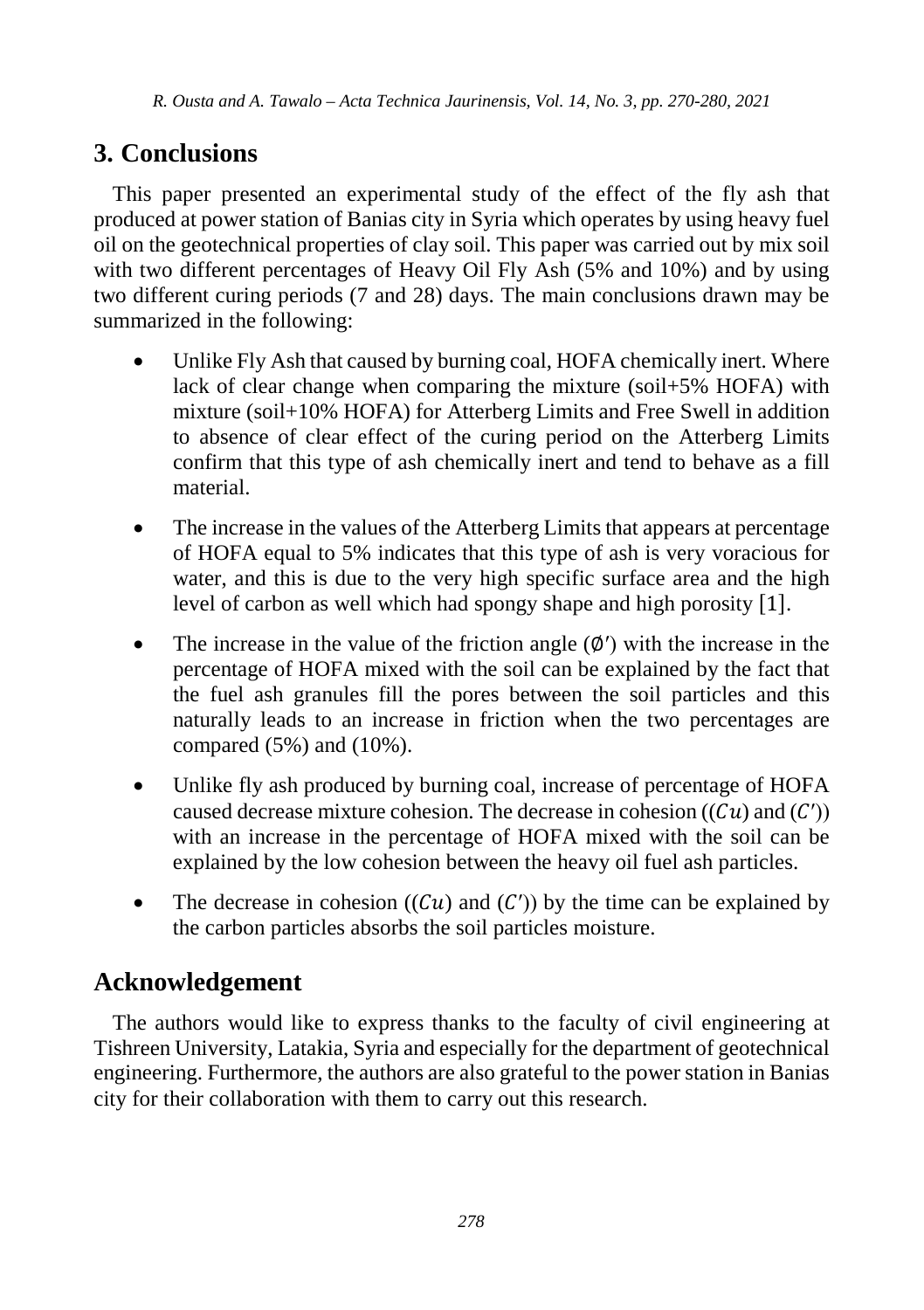### **References**

- [1] V. K. Lyubov, F. Z. Finker, Reducing the environmental impact of coal-fired thermal power station, *AIP Conference Proceedings* 2211, 040002 (2020) doi: *<https://doi.org/10.1063/5.0000816>*
- [2] E. Cokca, Use of Class C Fly Ashes for the Stabilization of an Expansive Soil, *Journal of Geotechnical and Geo-Environmental Engineering* 127 (7) (2001) pp. 568–573. doi: *[https://doi.org/10.1061/\(ASCE\)1090-](https://doi.org/10.1061/(ASCE)1090-0241(2001)127:7(568)) [0241\(2001\)127:7\(568\)](https://doi.org/10.1061/(ASCE)1090-0241(2001)127:7(568))*
- [3] N. Pandian, K. Krishna, A. Sridharan. California Bearing Ratio Behavior of Soil/Fly Ash Mixtures, *Journal of Testing and Evaluation* 29 (2) (2002), pp. 220–226. doi: *<https://doi.org/10.1520/JTE12249J>*
- [4] P. R. Phani Kumar, R. S. Sharma, Effect of fly ash on Engineering properties of Expansive Soil, *Journal of Geotechnical and Geo-Environmental Engineering* 130 (7) (2004) pp. 764–767. doi: *[https://doi.org/10.1061/\(ASCE\)1090-](https://doi.org/10.1061/(ASCE)1090-0241(2004)130:7(764)) [0241\(2004\)130:7\(764\)](https://doi.org/10.1061/(ASCE)1090-0241(2004)130:7(764))*
- [5] M. A. AL-Ghouti, Y. S. AL-Deg et al., Extraction and Separation of Vanadium and Nickel from Fly Ash Produced in Heavy Fuel Power Plants, *Chemical Engineering Journal* 173 (1) (2011) pp. 191–197. doi: *<https://doi.org/10.1016/j.cej.2011.07.080>*
- [6] Y. S. AL-Degs, A. Ghrir et al., Characterization and utilization of fly ash of heavy fuel oil generated in power stations, *Journal of Fuel Processing Technology* 123 (7) (2014) pp. 41–46. doi: *<https://doi.org/10.1016/j.fuproc.2014.01.040>*
- *[7]* J. Camilleri, M. Anastasi, A. Torpiano, The microstructure and physical properties of heavy oil fuel ash replaced Portland cement for use in flowable fill concrete and the production of concrete masonry units, *Journal of Construction and Building Materials* 38 (1) (2014) pp. 970–979. doi: *<https://doi.org/10.1016/j.conbuildmat.2012.09.054>*
- [8] M. Shmlls, D. Bozsaky, T. Horváth, Literature review on steel fibre, silica fume and fly ash: improving methods for recycled and multiple recycled